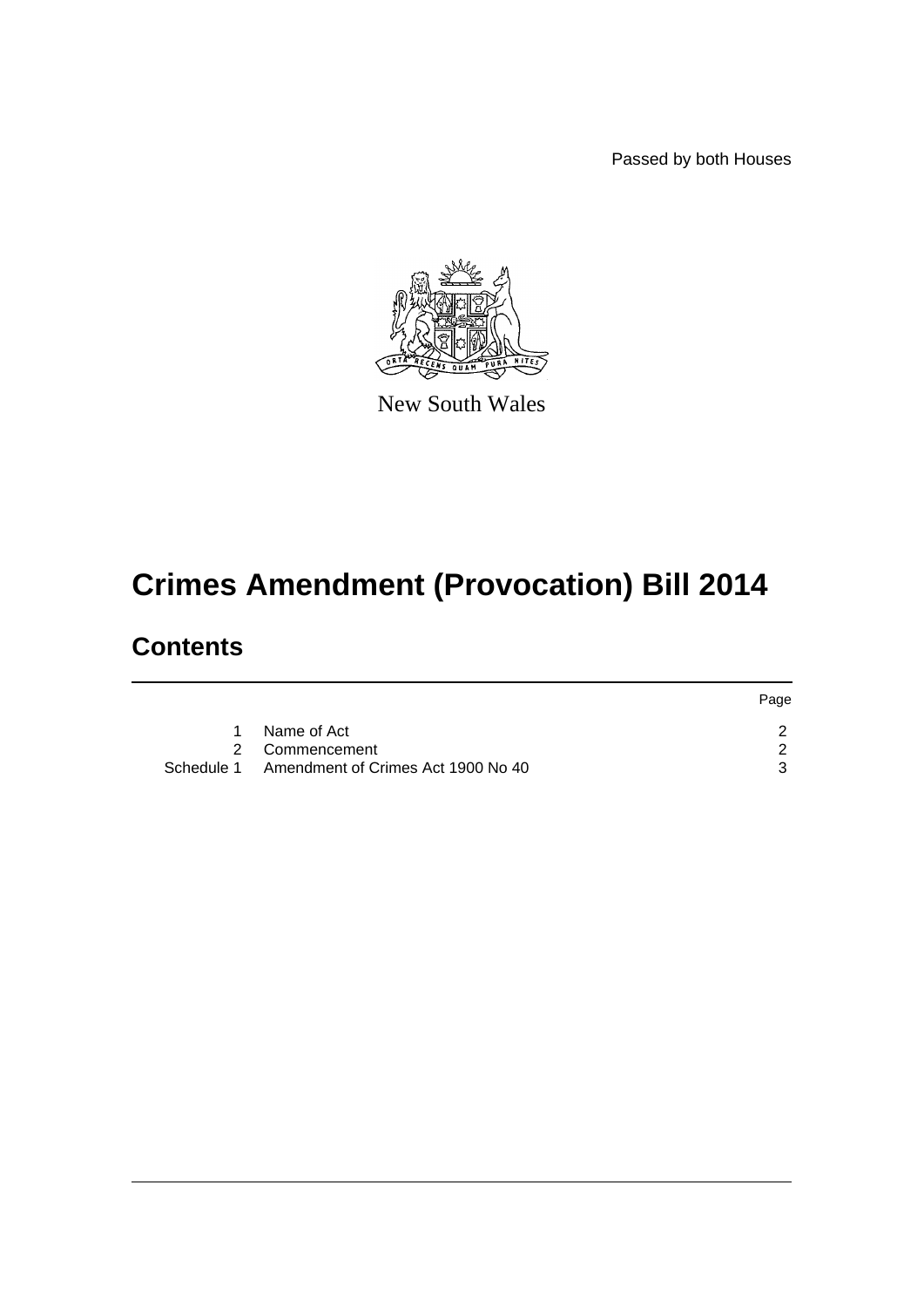*I certify that this PUBLIC BILL, which originated in the LEGISLATIVE COUNCIL, has finally passed the LEGISLATIVE COUNCIL and the LEGISLATIVE ASSEMBLY of NEW SOUTH WALES.*

*Legislative Council 2014* *Clerk of the Parliaments*



New South Wales

## **Crimes Amendment (Provocation) Bill 2014**

Act No , 2014

An Act to amend the *Crimes Act 1900* in relation to the partial defence of provocation to a charge of murder.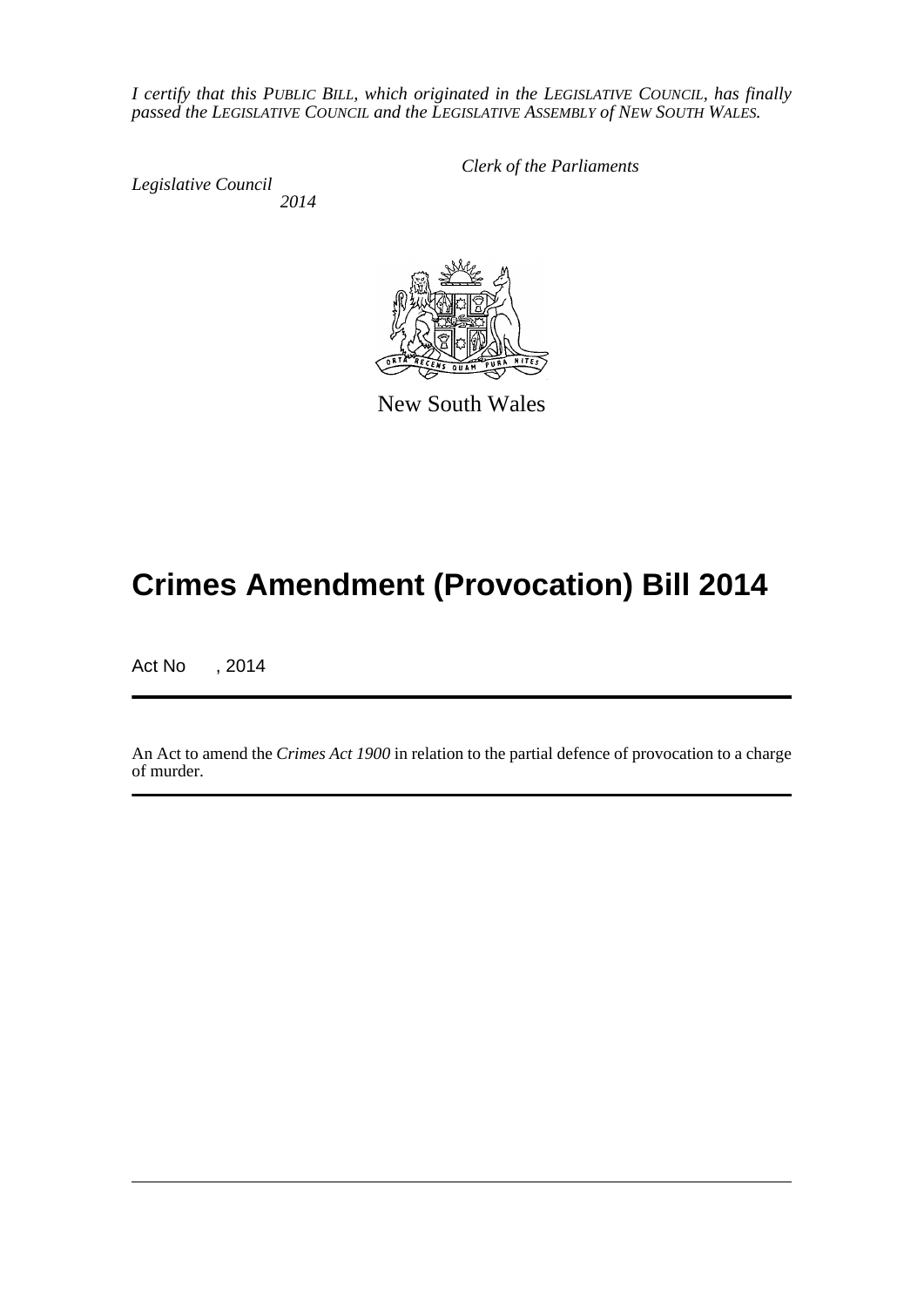#### <span id="page-2-0"></span>**The Legislature of New South Wales enacts:**

#### **1 Name of Act**

This Act is the *Crimes Amendment (Provocation) Act 2014*.

#### <span id="page-2-1"></span>**2 Commencement**

This Act commences on a day to be appointed by proclamation.